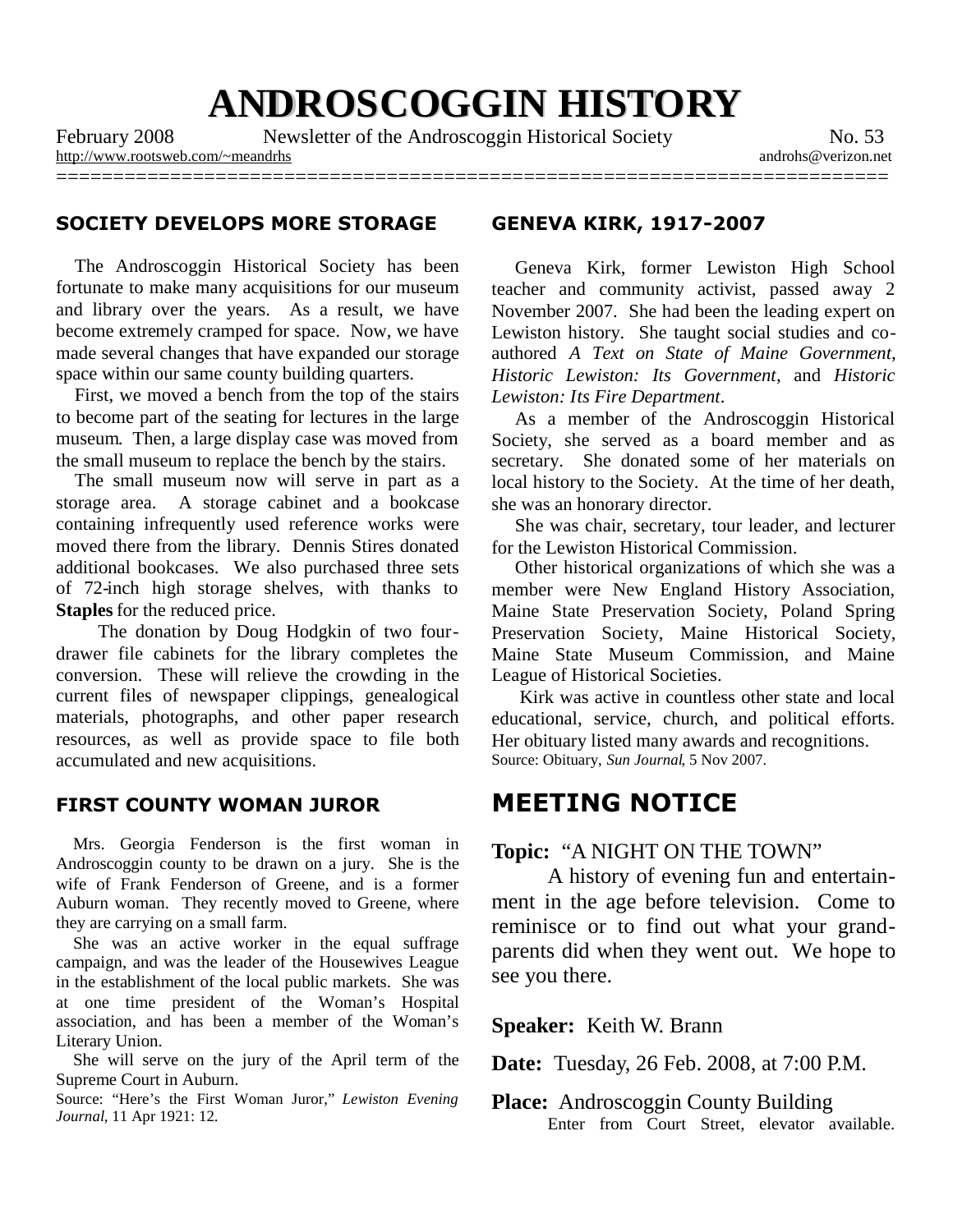# **AN ANDROSCOGGIN PATRIOT: PEABODY BRADFORD (1758-1852) By Nancy Lecompte**

Peabody Bradford was born the  $15<sup>th</sup>$  of March 1758 at Duxbury, Massachusetts, and died the  $17<sup>th</sup>$  of January 1852 in Auburn, Maine. He was the son of Peabody Bradford and Lydia Freeman. On the 29<sup>th</sup> of July 1788, Peabody married Hannah Bradbury (widow of Samuel Freeman, another Androscoggin Patriot) in Minot, Maine.

At the age of 17, Peabody served as a private in Captain Samuel Bradford's 1<sup>st</sup> Duxbury Company in Col. Warren's Plymouth Regiment. He answered the call as a "Minute Man" in the first armed conflict of the war on the  $19<sup>th</sup>$  of April 1775. Peabody's uncle, Joseph Freeman, and his cousin, Chandler Freeman (also Androscoggin Patriots), served alongside Peabody that fateful day. This service lasted only three days, but was of immense importance in demonstrating that the American people were ready to stand up, fight, and die for their liberty.

Shortly thereafter, Peabody enlisted for 8 months in Captain Samuel Bradford's Company (his cousin or uncle), Col. Theophilus Cotton's Regiment. On the 1<sup>st</sup> of January 1776, he re-enlisted for an additional year under the same officers. This regiment was stationed at Plymouth and later Roxbury as a guard to deter the British from establishing a military presence in the area. They also smuggled supplies into the area. In March of 1776, they were in New York building entrenchments on Dorchester Heights. They stayed in the New York area until the end of 1776.

In January of 1777, Peabody re-enlisted for 3 years with the rank of corporal under Capt. Joseph Wadsworth (his former Sergeant) in Col. Gamaliel Bradford's (his uncle) 14<sup>th</sup> Massachusetts Regiment of the Continental Army.

Early in 1777 the regiment was in Boston. The regiment marched to New York and participated in the Battle of Saratoga in October 1777. On the 28<sup>th</sup> of January 1778, Peabody Bradford appears on the muster roll at Valley Forge, indicating that he was with General Washington during that famous and tragic winter encampment. He was in the general hospital, along with many of his fellow comrades.

In late spring, the Continental Army, including Peabody's Regiment, marched from Valley Forge directly to Monmouth, New Jersey. Here, on the  $28<sup>th</sup>$ of June in 1778, General Washington faced British General Clinton to a standoff, in the war's largest

single battle. Washington's force numbered about 12,000 men and the British had roughly 10,000 men. The battle lasted all day, neither side giving ground after the initial repositioning moves. General Clinton abandoned the battlefield at nightfall.

My research has not found any specific information on the whereabouts of Peabody or his regiment after the battle. Peabody was discharged while headquartered at West Point, New York on the 1<sup>st</sup> of January 1781.

In May or June of 1781, Peabody came from Duxbury to Bakerstown in Maine with Jonathan Bradford "a Kingston man" (possibly a cousin) and his cousins, Samuel and Chandler Freeman – all recently discharged from service. They "commenced clearing farms for themselves" and returned to Duxbury for the winter. The following spring they returned, bringing along Nathaniel Chandler (another Androscoggin Patriot). All five Patriots settled and raised families in Minot and Auburn.

[Most of my information was obtained from the military pension records of Peabody Bradford and Samuel Freeman, along with other period documents found at Footnote.com.]

# **HISTORICAL SOCIETY IN 1879**

There was a gathering of "old folks" of Lewiston and Auburn on Fast Day 1879 in Auburn Hall for entertainment and speeches. Jacob B. Ham, first mayor of Lewiston, concluded his speech, "I think we should improve this occasion to organize an antiquarian – historical society…. I shall endeavor to have a historical society organized before this meeting is adjourned."

Chairman Charles Clark of Lewiston appointed Ham, Robert Martin and Daniel Holland as a committee of three to prepare a list of officers for a historical society. While the committee was out, Governor Alonzo Garcelon spoke briefly, "giving the objects to be gained by such a society."

Nominated and elected were President, Alonzo Garcelon; Vice Presidents, J. Ham of Lewiston and Thomas Littlefield of Auburn; Secretaries, J. G. Elder of Lewiston and George Woodman of Auburn; and Treasurer, J. Jordan of Auburn.

"Forty Years Ago," *Lew. Evening Journal*, 18 April 1879, 2. Note: Our current Society was founded in 1923.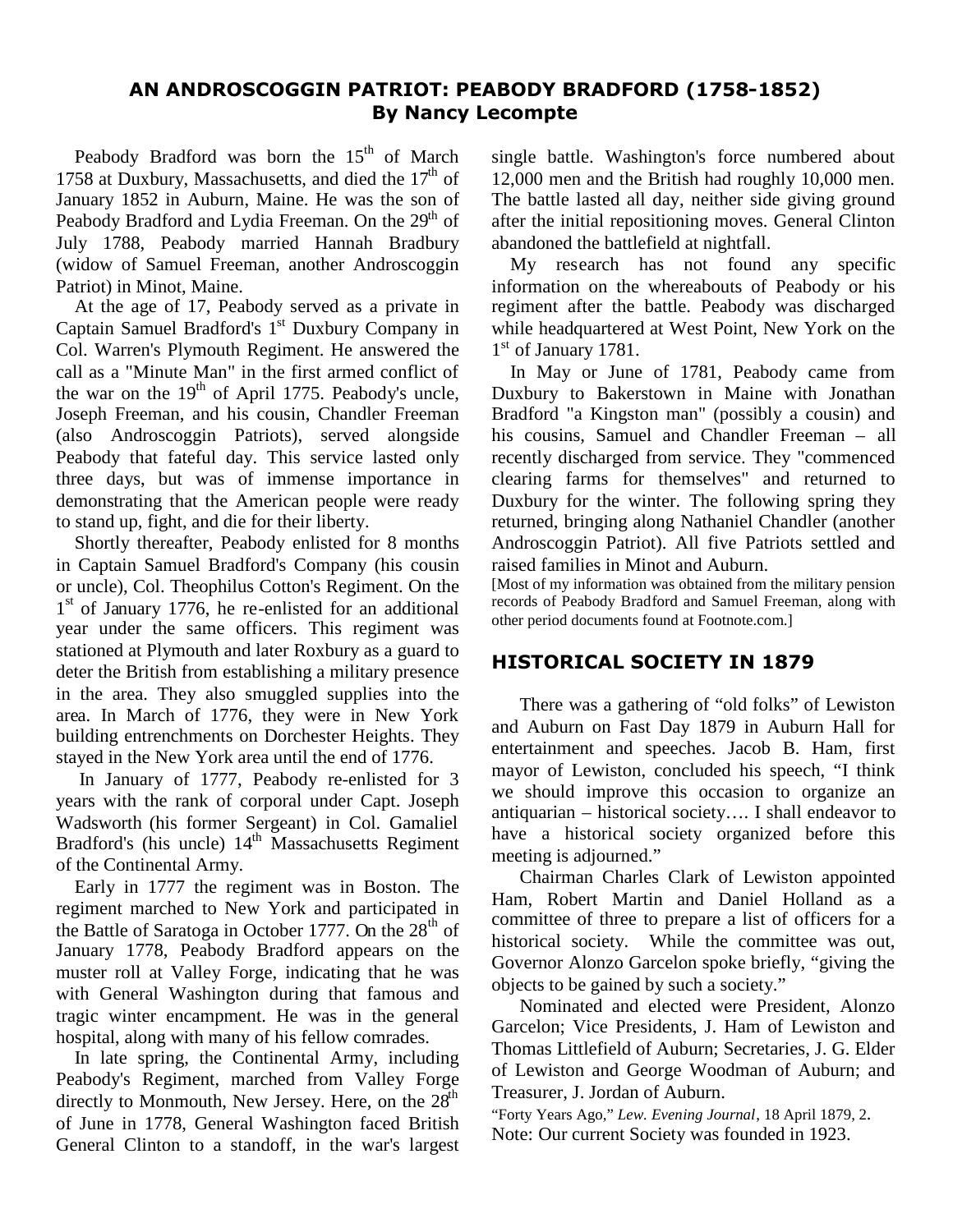# **Goings-On at the Society By Michael C. Lord**

1) **Calendar Year 2007** business totals are as follows: Telephone calls - 467; Museum visits - 172; Library visits - 243; Correspondence - 590; Emails - 2,106; Board & Committee Meeting attendance - 128; Meeting Notices sent - 599; Meeting attendance - 205; Newsletters sent - 481; Annual Dinner - 42; Programs sent - 158; Androscoggin Round Table Meeting Notices Sent - 0; ART Mtg. - 0.

2) **Donations Report** since the last newsletter: CitiGroup Foundation Matching Gifts Program, Princeton, NJ, \$50.00, (Matching Dennis Mason's earlier gift); Edward C. & Bernice Y. Hodgkin, Auburn, \$200.00; Douglas I. Hodgkin, Lewiston, \$200.00; Bonnie Lounsbury, Auburn, \$50.00; Irving Isaacson, Lewiston, \$250.00; MT Abstracting (Keith Brann), Auburn, \$50.00; Total: \$800.00 We thank all donors.

3) There is no longer a need to acquire a **vacuum cleaner** for our Society. Our cleaning lady, Mrs. Lynne Roy, has contacted the Court Street Baptist Church, and they are kindly allowing her to park there once every four weeks for two hours. This relieves her of the need to cross the street with her vacuum cleaner in the winter. Many thanks to Lynne Roy and the Court Street Baptist Church!

4) We have a new **Bates College intern**! Aron Bodwitch works for us through their Service Learning Center, and will be with us through to near the end of May. He is a freshman with an undecided major, but is leaning toward history or political science. Welcome Aron!

# **Historical Acquisitions**

### **Donations**

• Luce and Parker's Grand Zoological Exhibition pamphlet of Auburn Hall, July 31, 1857. Donated by Richard Hurd of Auburn.

• *Official Manual of the Lewiston Board of Trade*, 1904. Given by Douglas I. Hodgkin of Lewiston.

• Five 8x10 B&W photos of a) Elm Street Universalist Church, b) Trolley on Summer Street, c) Turner Street Railroad Bridge, d) Auburn Public Library, and e) Dennison Street Bridge. Given by Buckfield Historical Society.

• Lewiston Elks, 590th Regular Session pamphlet, Sept. 1924. Given by Stan Oliver of Denver, CO.

• E.L.H.S. Class of 1918 reunion photos and ephemera, ca. 1950s & '60s. Given by Ruth Barker of Auburn.

• Eight plate glass negatives of Sabattus, ca. 1900. Given by Raymond Charest of Sabattus.

• Three Maine Central Railroad photos depicting steam engines: a) Lewiston, b) Penobscot, and c) Hallowell. They appear to be mid-twentieth century copies of latenineteenth century originals. Given by Elinor Brockway of Auburn.

• Kitchen food chopper, ca. 1920s? Given by Douglas I. Hodgkin of Lewiston.

• Paper ephemera of Lewiston City Building, pre-1890 burning. Given by John Hartley of Cape Elizabeth.

• 1938 photo of C. U. Watson Shoe Co. - pre-1929 photo of Cushman-Hollis Shoe Co. - 1935 photo of Sears on Lisbon Street. Given by Carmen Cook.

• Six-inch ruler of Dr. True's Elixir, 1905. Given by Peter Mallett of Georgia, VT.

• A carte de visite of the nineteenth century of an unknown gentleman, made in Lewiston, Maine. Given by Ms. Patricia Rock of Albany, Georgia.

• Three books given by Dorothy Folsom Weymouth of Blanchard, Me.: a) *Touring Monson, Maine... Now and Then* (2004*)*, comp. by D. Weymouth and E. Leonard; b) *History of Blanchard, Maine, 1831 - 2006, 175th Anniversary* (2006), comp. for the Blanchard Preservation Society by Ms. Weymouth; c) *The Crow's Nest, Camp Allagash, Moosehead Lake, Maine* (2007), comp. by Ms. Weymouth. All by DWEL Publishing, Monson, Maine,

• Large rolled photograph of Bates Mill employees on an outing, ca. 1930. Given by Paul Richard of Hooksett, NH.

• Four pins having to do with Bates College, and one with the Franco-Americans, ca. mid-20th century. Given by Doug Hodgkin of Lewiston.

• A collection of 2x3 B&W photos of the Flood of 1936 (15 of them), two of aircraft, and one of ships. Given by Lynda Brearey of Cape Elizabeth.

• A 5x7 B&W photo of Fred Leonard taken at the Stanley Studio in Lewiston in the nineteenth century. Given by Shelley Cardiel of Kirkland, WA.

### **Purchases**

• *Maine Register, State Yearbook and Legislative Manual*, No. 138. Tower Publishing Company, Standish, ME, 2008. 1,115 pp. Our annual subscription, \$92.50.

Ped body Bradford

Signature of Peabody Bradford. See story, page 2.